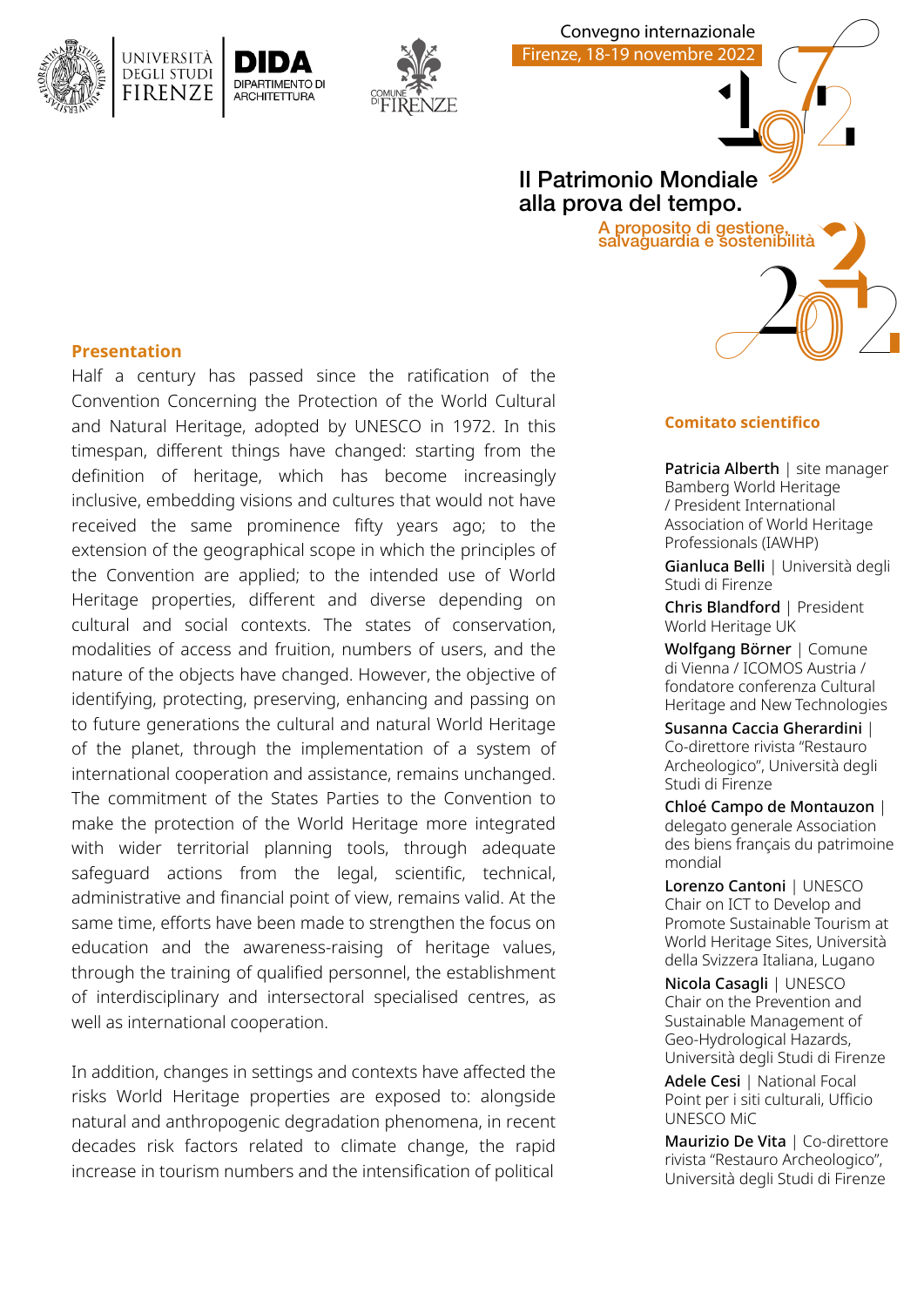

instability and armed conflicts, in combination with the role in identity-making attributed to monuments, have intensified, with consequent impacts on physical, social and cultural fabrics.

Fifty years after the ratification of the Convention, it seems useful to attempt to reflect on what happened in these past decades: to propose an interpretation of how the processes of protection, management and enhancement of World Heritage have evolved over time; how the increase in the number of sites and the involvement of different geographical and cultural areas have affected decision-making processes; how the emergence of new phenomena has influenced the process of inscription on the UNESCO World Heritage List.

Fifty years after the ratification of the Convention, it seems useful to attempt to reflect on what happened in these past decades: to propose an interpretation of how the processes of protection, management and enhancement of World Heritage have evolved over time; how the increase in the number of sites and the involvement of different geographical and cultural areas have affected decision-making processes; how the emergence of new phenomena has influenced the process of inscription on the UNESCO World Heritage List.

On the occasion of both the official celebrations of the 50th anniversary of the Convention, titled The Next 50 and held in Florence, as well as the 40th anniversary of the inscription of the Historic Centre of Florence on the UNESCO World Heritage List, the University of Florence and the Municipality of Florence are promoting two days of dialogue and discussion with the aim of involving scholars, professionals and decision-makers to reflect on the main themes of the Convention and its future development and implementation.

The event aims at shedding light on the ways in which World Heritage has been able to unite people, places and experiences at a global level, fostering the production and dissemination of theories, strategies and practices to protect and safeguard cultural and natural heritage, in a perspective of a people-centred sustainable development based on the understanding and on the wider use of heritage values.

Mondiale 0 one,<br>**20** A proposito di gestione,<br>salvaguardia e sostenibilità Il Patrimonio Mondiale alla prova del tempo.

Convegno internazionale Firenze, 18-19 novembre 2022

7

Paolo Faccio | Università Iuav Venezia

Emanuela Ferretti | Università degli Studi di Firenze

Donatella Fiorani | Sapienza Università di Roma

Nicole Franceschini | Consulente internazionale sul Patrimonio Mondiale / World Heritage Leadership programme, ICCROM

Carlo Francini | Site manager Firenze Patrimonio Mondiale, Comune di Firenze / coordinatore scientifico Associazione Beni Italiani Patrimonio Mondiale

Maria Cristina Giambruno | Politecnico di Milano

Francesca Giliberto | University of Leeds

Fergus MacLaren | President, ICOMOS International Cultural Tourism Committee

Pietro Matracchi | Università degli Studi di Firenze

Anne-Laure Moniot | Bordeaux Metropole

Stefano Musso | Università degli Studi di Genova

Mara Nemela | Direttrice Fondazioni Dolomiti

Emanuele Pellegrini | IMT Alti Studi di Lucca

Renata Picone |Università Federico II di Napoli